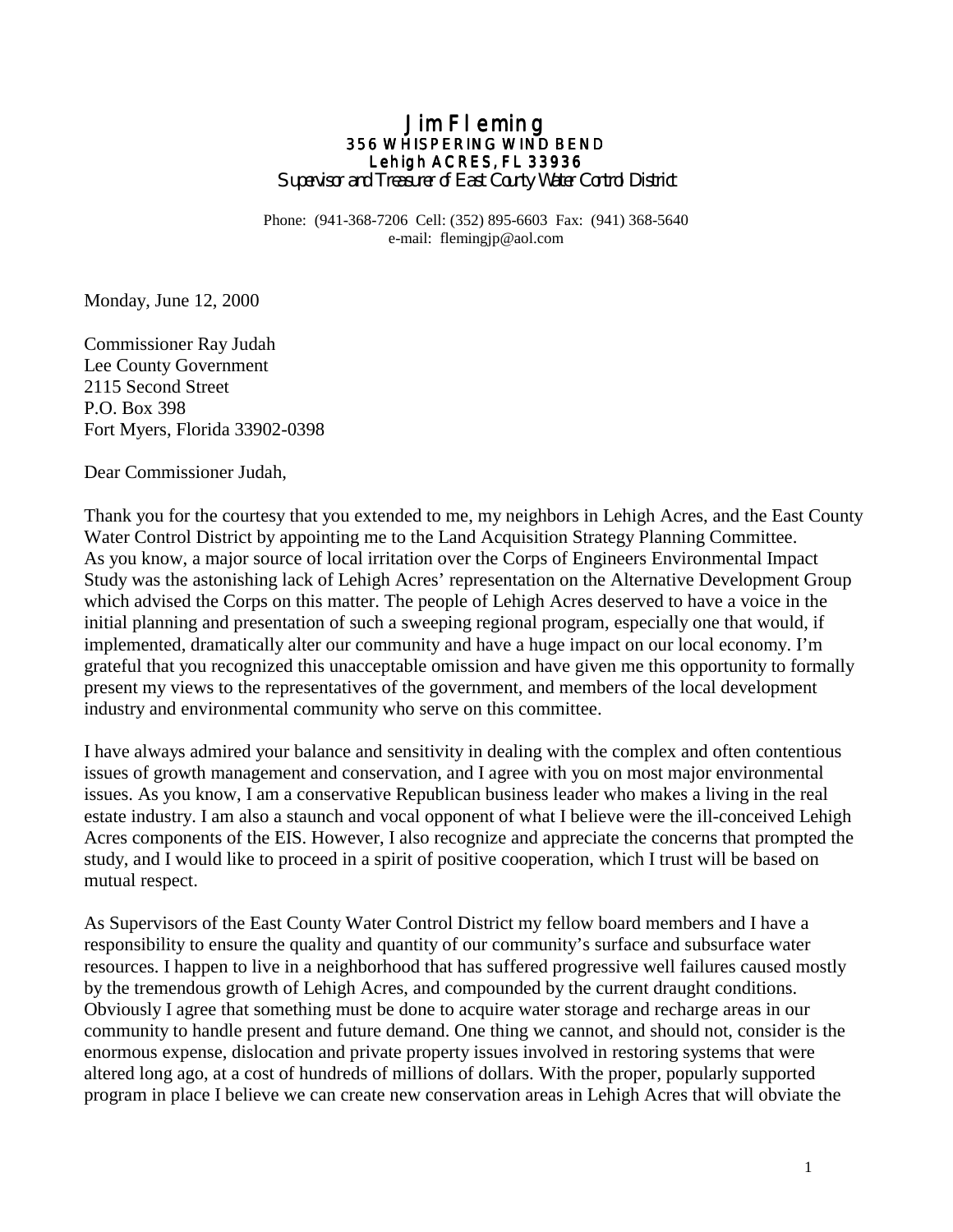need or desire to restore old ones that should have been protected years ago, but are now altered beyond the point of no return.

I have another interest in seeing that adequate land in my community is set aside for public use. As you know I was the founding co-chairman of the Lehigh Acres Community Redevelopment Planning Committee. While I served on that committee my fellow members and I addressed a full range of community planning issues including the community's woefully inadequate supply of park lands and green space stemming from an unenlightened 1950's land use plan. Bill Spikowski's pioneering and highly regarded Lehigh Acres Community Land Use Study was a product of this committee. Recently, with your help, the community was able to acquire three park sites from that original plan, including a beautiful wetland near Lehigh's urban core. It was a good start, but we need much more, and it needs to be part of an overall plan that would link similar conservation areas in other parts of the county.

I am, therefore, obviously an interested party, and a good choice for membership on this committee. You can be assured that I will work diligently and cooperatively with the other members of the group to see that the concerns of the community of Lehigh Acres are addressed and respected.

I hope to work with the other members of the committee to find creative solutions to fairly, equitably and economically acquire conservation and water recharge areas in Lehigh Acres that will benefit everyone involved. The public/private solutions put forth here, in outline form, are based on economic incentives and private initiatives in a free market economy. Admittedly these concepts are somewhat "outside the envelope," and fly in the face of conventional government thinking, but I believe they will be successful, and can be emulated in other parts of the state and the country where a huge oversupply of developed, individually owned lots currently exists.

## *Let's examine the oversupply of lots in Lehigh Acres and the potential dangers and opportunities inherent in this unusual, but not unique, market condition:*

In the Lee County Tax Collector's 1999 Annual Notice of Tax Certificate Sale published in the News-Press last week, 23,252 parcels of land were located in Lehigh Acres. That huge figure amounts to 44.67% of all the delinquent parcels in Lee County, and a considerable number from previous delinquencies are not even listed in that figure. When you consider that the minimum parcel is  $\frac{1}{4}$  acre, and factor in easements and rights of way, the total amount of land is well over 10,000 acres, and that's just this year's evergreen "crop" of properties.

Most of these parcels were purchased in the 50's, 60's and 70's and are now in the hands of older retirees, or heirs, assigns and estates. These owners are simply letting these lots go to tax deed sale rather than continue to pay ad valorem taxes on them. To these owners the lots are more trouble and expense than they are worth.

These delinquencies have a ripple effect on the economy of our community, artificially devalue surrounding properties, and, not least of all, have a huge negative impact on the operating budget of the East County Water Control District. Our assessment revenue is fixed and is based on the same number of taxable parcels today as it was when the District was founded, so the only way we can increase revenue, or offset the loss of revenue, is to increase assessments. Trust me, that won't happen with the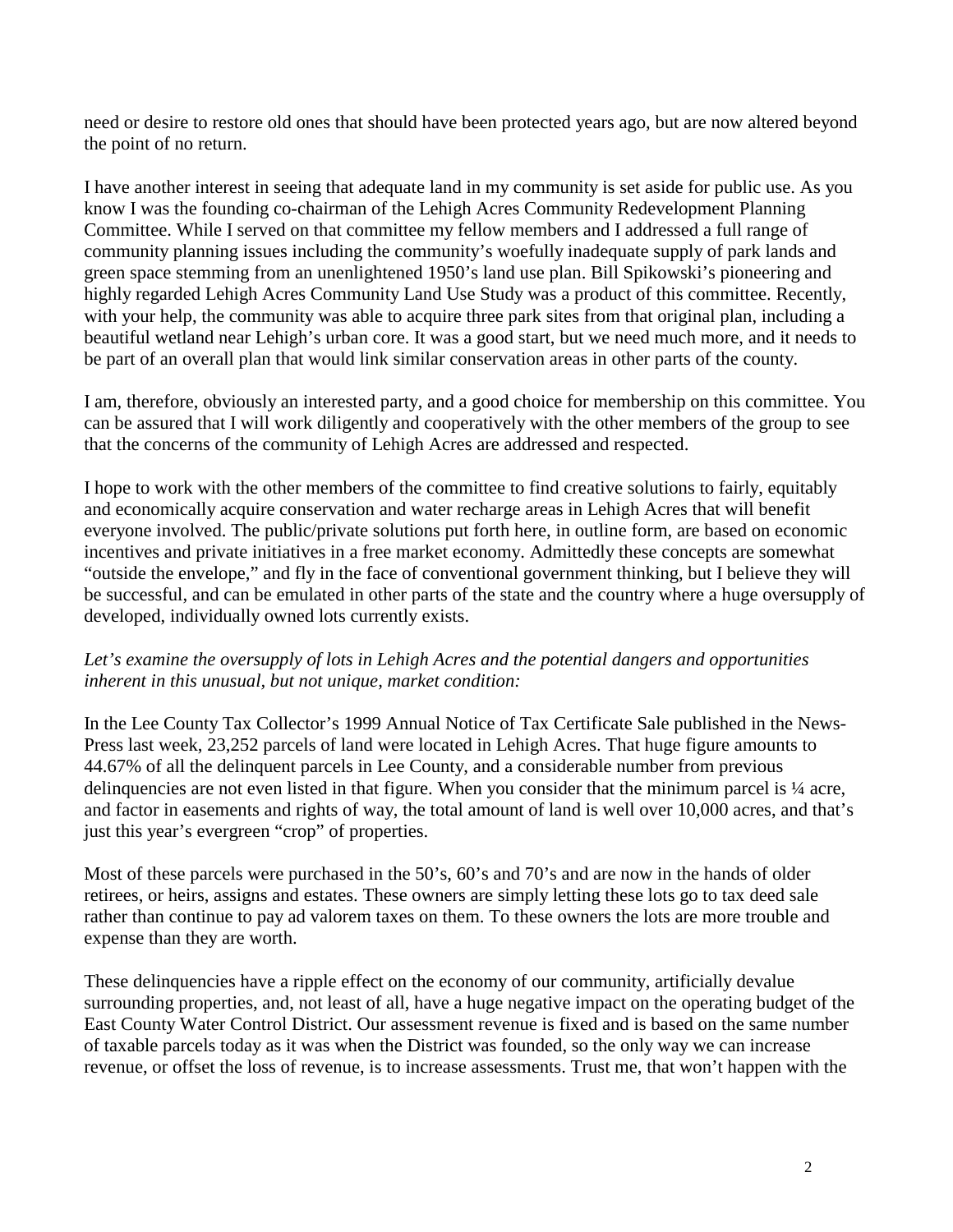current Board of Supervisors and the current political climate in Lee County, so an inevitable erosion in service will result. That in and of itself will have an adverse affect on regional water management.

The other taxing authorities, such as county government, are also affected by this wholesale dumping of lots on the tax sale market. Unlike other, more valuable tax deed properties, Lehigh Acres lots go unclaimed on the courthouse steps, only to escheat to the state after five years in limbo. In that case all the taxing authorities lose that revenue forever.

Why do we the people allow this valuable resource to go to waste? Why, especially when there is such an urgent need to acquire land in Lehigh Acres for public facilities, commercial areas, parks, recreation and conservation areas, green belts, greenways, flow ways, and water recharge and storage areas?

What if we could find a way to publicly acquire these lots; eventually assemble these and other lots in usable tracts, at little or no cost to the government, with no negative (only positive) impact on current property owners or their property values?

In brief, and subject to further refinement, here is my proposal:

## 1. **Form a Lehigh Acres Public Land Acquisition Trust (PLAT)**

The function is far more important than the form, which could be anything from a public/private authority, to a publicly and privately funded tax exempt corporation, to a state or county agency. My preferred choice would be to use a mechanism that is already in place, such as the Lehigh Acres Community Redevelopment Planning Committee, with amended limitations and powers. (In other words this is not a stealth attempt to revive the valuable CRA program in its past form, although you know I favor that idea.).

The existing model that could be emulated without as much controversy is your Corkscrew Regional Ecosystem Watershed Trust (CREW), a non-profit corporation that provides land acquisition assistance to the South Florida Water Management District which, in turn manages lands owned by the CREW Trust.

The Lehigh Acres Trust, which might eventually be self-funded, would require at least one full time "asset manager," and might also contract out land management services. Offices and facilities could be shared with the East County Water Control District, which would perform certain restoration, construction and maintenance functions for the Trust.

This Trust would have the sole objective of acquiring surplus land in Lehigh Acres for public uses such as public facilities, commercial areas, parks, recreation and conservation areas, green belts, greenways, flow ways, and water recharge and storage areas.

## 2. **Target for Acquisition Any Available Surplus Properties in Lehigh Acres Regardless of the Location**

I agree that identifying target areas for public purchase, such as the recent, unpopular greenway proposal for Eastern Lehigh, sometimes creates an upward and unrealistic price spiral fostered by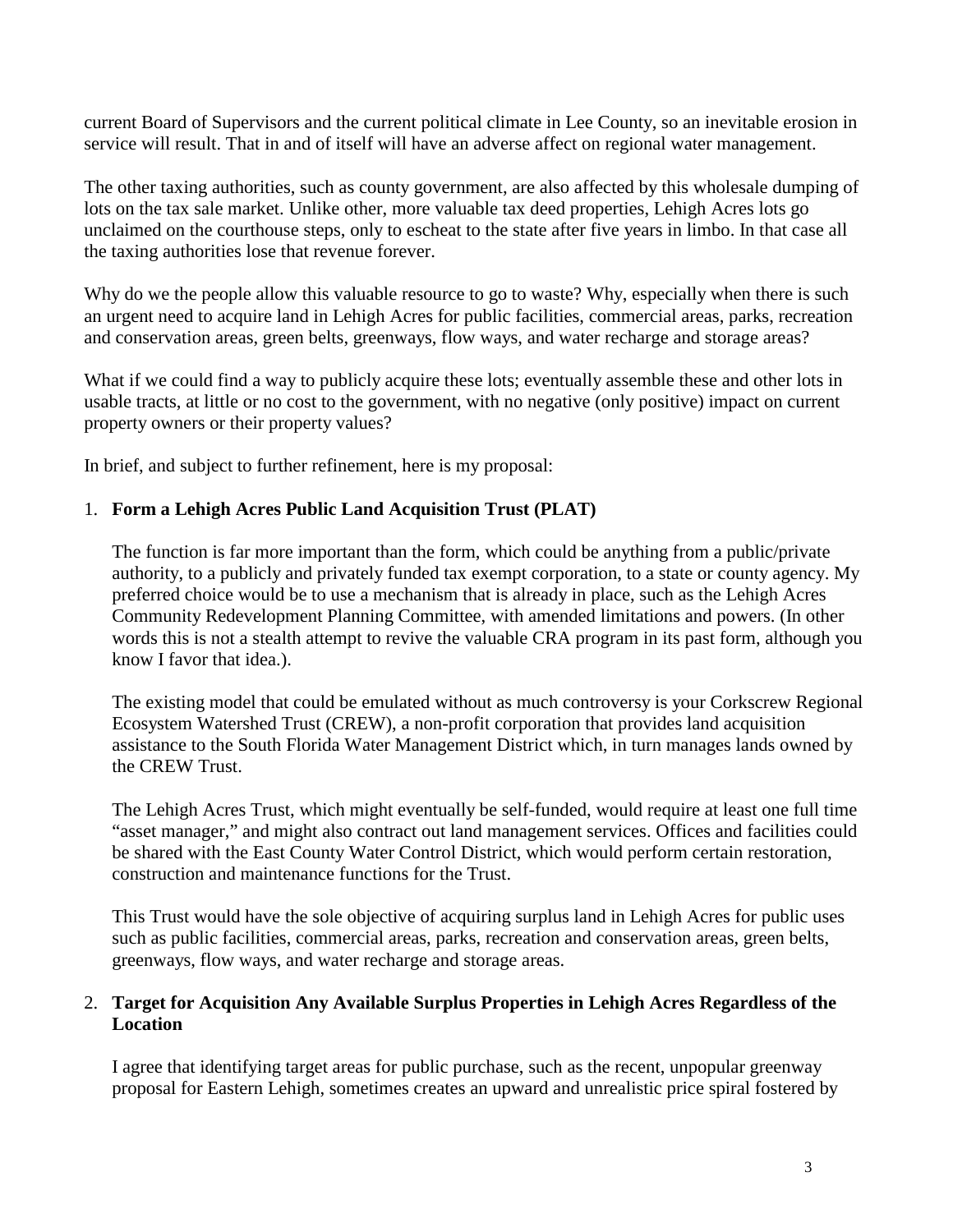greed, speculation and litigation.

My solution would be to accept and acquire virtually any surplus land parcel within the 100 square miles of Lehigh Acres for public ownership.

True, this will create a scattered inventory of all different types and configurations of land. The key is to think of these scattered lots as potential exchange parcels and bargaining chips for the future assembly of contiguous inventory in areas that make sense for public and conservation purposes.

Once the Trust begins to accumulate this scattered portfolio of properties it will become apparent that most of them will be concentrated far outside the urban core of Lehigh Acres where the values and the expectation of gain are lowest.

Many properties, such as the 2,000+ lots given up for tax deed sale by Lehigh Corporation, will already be contiguous and located in low lying areas where the cost of development is too high to make economic sense under current market conditions. Not coincidentally these properties would make excellent conservation, water storage and recharge areas.

#### 3. **Through Mailings to All Owners of Vacant Properties in Lehigh Acres Ask for Land Donations**

It's a simple fact. Few people will give you anything of value unless you ask. No government agency that I know of has ever done that. However, if you asked nicely and explained that it was for the public good, hundreds, perhaps thousands of lot owners would respond positively.

Even if they weren't altruistic and civic-minded, the fact that these owners could deduct the amount of the assessed value of that property off the top of their taxable income would be incentive enough. It certainly makes more economic sense to someone than just letting the lot go for no return.

If the Trust wanted to sweeten the deal and secure even more donations, they could, with government approval, authority or legislation, forgive certain back taxes on the property, thereby eliminating any tax liens. This would be a relatively small indirect cost of acquisition. And it could cost the taxing authorities nothing if you follow this idea through its self-funding phase later in this proposal.

## 4. **Seek State Legislation to Allow Parcels Unclaimed at Tax Deed Sale to Escheat Directly to the Trust Instead of to the State**

This is an idea that should be exported to other counties with large platted subdivisions where huge numbers of unclaimed parcels escheat to the state each year.

Again, these parcels will more than likely be located well outside the core urban area of Lehigh in sparsely populated areas that the Trust would target eventually.

This acquisition strategy would cost the government nothing since no revenue was anticipated and therefore no future revenue lost.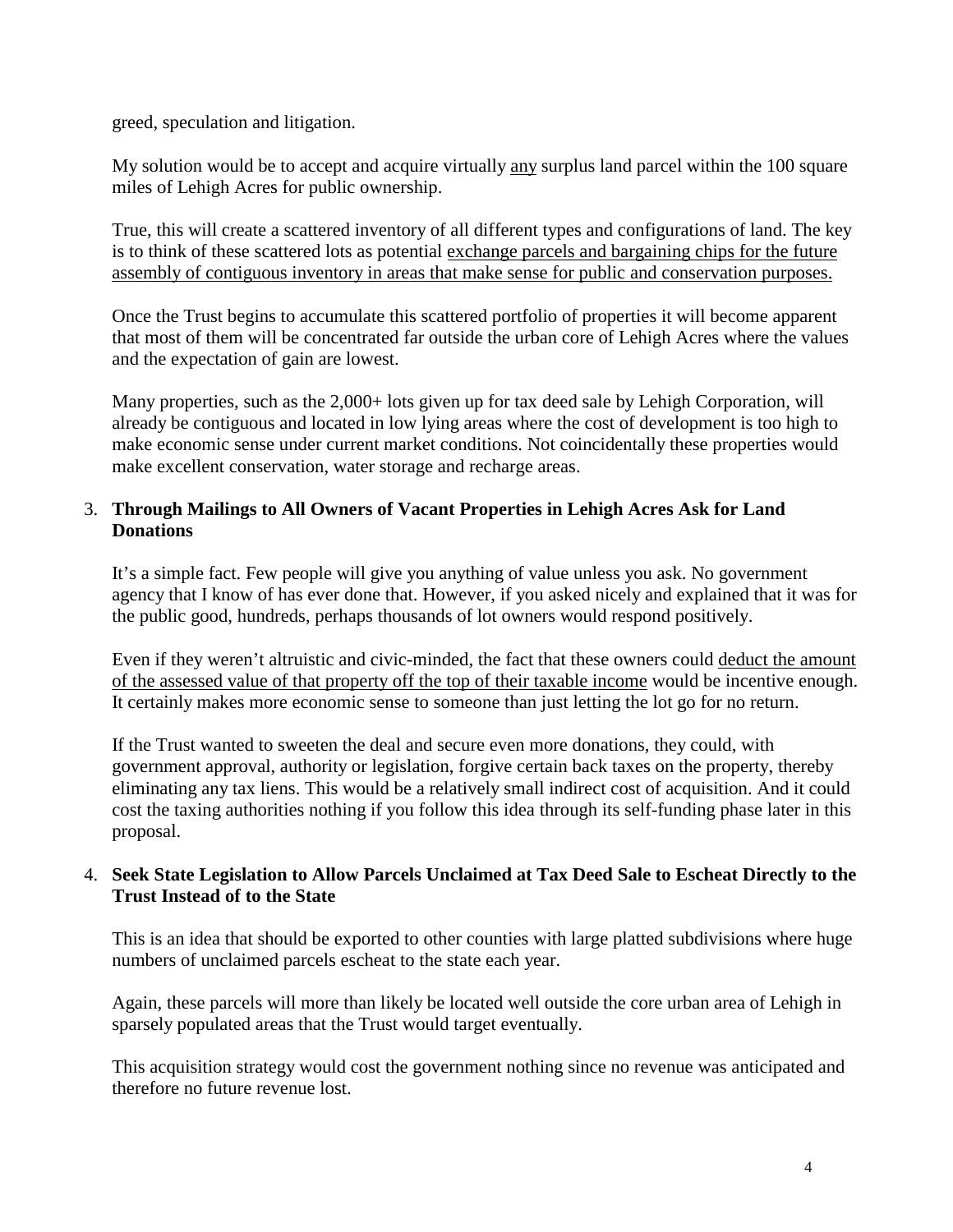## 5. **Purchase Select Desirable Lots and Parcels at Market Value Through the 20/20 Program, Conservation 2000 (Florida Forever) and Other Existing Public Sources**

Once the Trust begins to accumulate properties in Lehigh Acres, certain areas will stand out as targets for further acquisition. Within a year after the inception of the program an acquisition density map will indicate areas of lot concentrations that could be assembled into contiguous tracts with a few lot acquisitions to "connect-the-dots" or "fill-the-box" and make the land usable for certain stated conservation purposes.

#### 6. **Develop a Comprehensive Lot Exchange Program Offering Scattered Lots of Greater Value Near the Urban Core to Owners of Lots in the Target Assembly Areas.**

This community wide "board game" approach would fill in much of the remaining inventory and help the Trust assemble the necessary land units for public use.

Properties in sub target areas would be exchanged from the Trust's published inventory menu to affected landowners on a first come first served basis.

This Exchange Program could also be used within the same section or block to create contiguous, usable or marketable inventory.

#### 7. **Sell Scattered Lots to the Public to Fund G&A and Future Acquisitions**

I envision this program being funded with a portion of the tax increment financing that is collected through the CRA legislation, or some other government subsidy, such as the Southwest Florida Study Fund of the Comprehensive Everglades Resource Plan, until such time as the Trust is selffunded. At some point in time the self-funding would come primarily from the proceeds of the evergreen process of accumulating and selling scattered lots.

The lots could be sold through traditional means or at auctions at set times during the year, especially the week following the county's tax deed sale.

#### 8. **Condemn Properties in Target Areas, When Necessary, but Offer Exchanges of Property of Equal or Greater Value In Lieu of Cash, or Offer a Choice**

The reason I brought up the CRA early on in this letter is the fact that you and the other commissioners wisely elected not to eliminate the statutory condemnation powers of the CRA. Through eminent domain the county government can condemn land for parks and open space, but only the CRA can condemn and then reconvey condemned lots for redevelopment purposes.

I would hope the condemnation process would be used only as a last resort for holdout property owners in areas where the Trust needs land to complete the checkerboard or connect the dots to make a tract work.

The key to the success of the Trust would be the public's perception of its fairness and its positive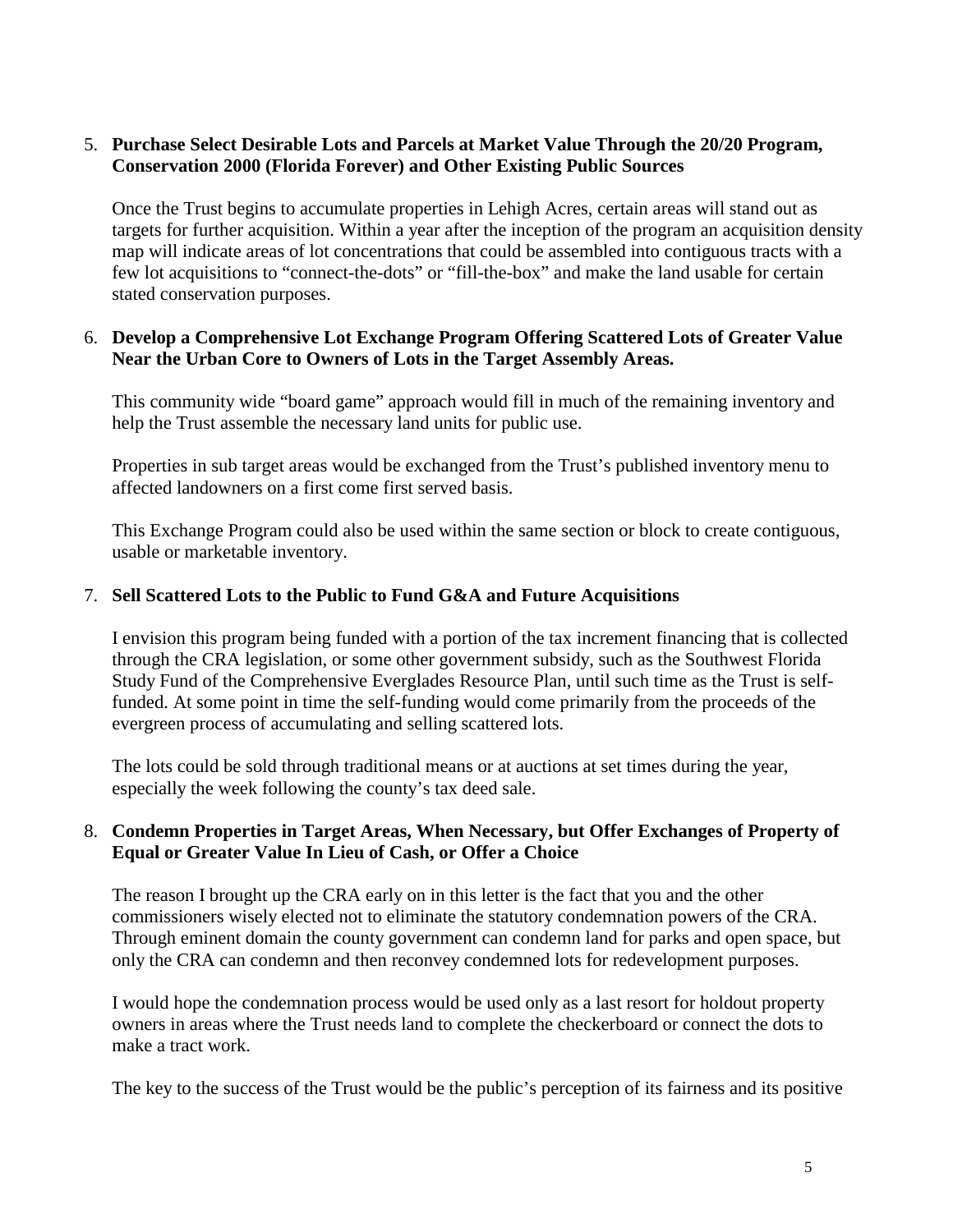affect on property values. Routine condemnation would be contrary to the entrepreneurial and free market spirit of the concept, would erode public support, and would, in my view, have an artificially negative affect on property values.

There are several ways this can be mitigated. This is my Republican business philosophy at work again, but I firmly believe the market forces will work to our advantage in a free market economy. All the boats in the harbor will rise evenly with the tide.

One idea would be to offer the owner of a condemned property either fair market value in cash, or a "Let's Make A Deal" offer of a lot from the Trust inventory of equal or greater value closer to the urban core.

## 9. **Establish a Long Term Mechanism to Restore, Reconfigure and Maintain the Acquired Properties**

Although most of the Lehigh acquisitions will be passive natural areas requiring less long term maintenance, some vehicle must be found to fund and administer the construction, restoration, reconfiguration and maintenance of these new public assets. Then there is the parallel concern of how the loss of former private owner assessments would affect the revenue base of the East County Water Control District.

My solution would be an advance agreement with the Corps of Engineers and/or the South Florida Water Management District to construct, restore and maintain these new public acquisitions by subcontracting the work to the East County Water Control District.

The end results of the entrepreneurial activities of this Lehigh Acres Public Land Acquisition Trust will be a win-win-win situation with some interesting side benefits. The real estate market in Lehigh Acres will stabilize, driving speculators and land sharks out. There will eventually be less tax delinquencies, which will stabilize the tax base, and it will provide future land planners an opportunity and necessary public property to retrofit and vastly improve the outmoded Lehigh Acres subdivision (land sales grid).

When preserves are acquired and lakes, ponds, wetlands and greenbelts are created in redesigned sections of Lehigh Acres, surrounding properties will become even more desirable, valuable and more suitable and attractive for development, building value by promoting sensible, sensitive and orderly growth.

Most of all it will give planners a mechanism to identify, acquire and assemble large concentrations of lots in areas of Lehigh Acres that make sense for public facilities, commercial areas, parks, recreation and conservation areas, green belts, greenways, flow ways, and water recharge and storage areas.

Commissioner, I believe that this program could have far reaching consequences for our community, our county and our state. My hope is that the Corps of Engineers and all other interested parties involved in the acquisition of public properties for environmental preservation and conservation will support this as a test program that, if successful, can be applied to all other areas where the same market forces and conditions exist.